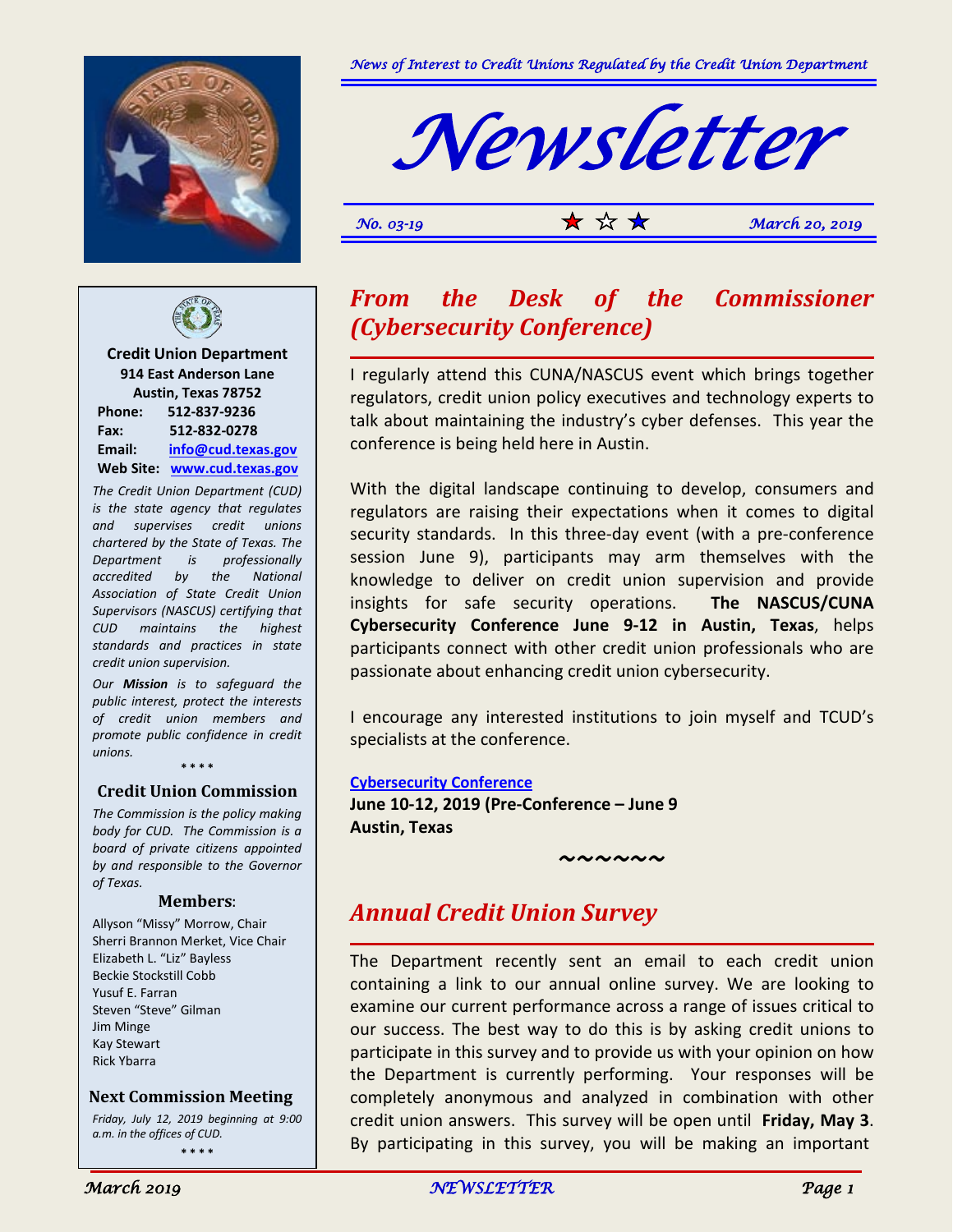contribution by helping the Department to improve and better serve the citizens of Texas. Your opinion counts. We appreciate your time!

*~~~~~~*

## *Proposed Rule Review*

The Texas Credit Union Commission will review and consider for re-adoption, revision, or repeal Chapter 91, **§§91.801**, (Investments in Credit Union Service Organizations), **91.802** (Other Investments), **91.803** (Investment Limits and Prohibitions), **91.804** (Custody and Safekeeping), **91.805** (Loan Participation Investments), **91.808** (Reporting Investment Activities to the Board of Directors), **91.901** (Reserve Requirements), and **91.902** (Dividends).

An assessment will be made by the Commission as to whether the reasons for adopting or readopting these rules continue to exist. Each rule will be reviewed to determine whether it is obsolete, whether the rule reflects current legal and policy considerations, and whether the rule reflects current procedures of the Credit Union Department.

Comments or questions regarding these rules may be submitted in writing to, Credit Union Department, 914 East Anderson Lane, Austin, Texas 78752-1699, or electronically to **[cudmail@cud.texas.gov](mailto:cudmail@cud.texas.gov)**. The deadline for comments is **April 22, 2019**.

The Commission also invites your comments on how to make these rules easier to understand. For example:

- Do the rules organize the material to suit your needs? If not, how could the material be better organized?
- Do the rules clearly state the requirements? If not, how could the rule be more clearly stated?
- Do the rules contain technical language or jargon that isn't clear? If so, what language requires clarification?
- Would a different format (grouping and order of sections, use of headings, paragraphing) make the rule easier to understand? If so, what changes to the format would make the rule easier to understand?
- Would more (but shorter) sections be better in any of the rules? If so, what sections should be changed?

Any proposed changes to these rules as a result of the rule review will be published in the Proposed Rule Section of the *Texas Register*. The proposed rules will be open for public comment prior to final adoption by the Commission.

*~~~~~~*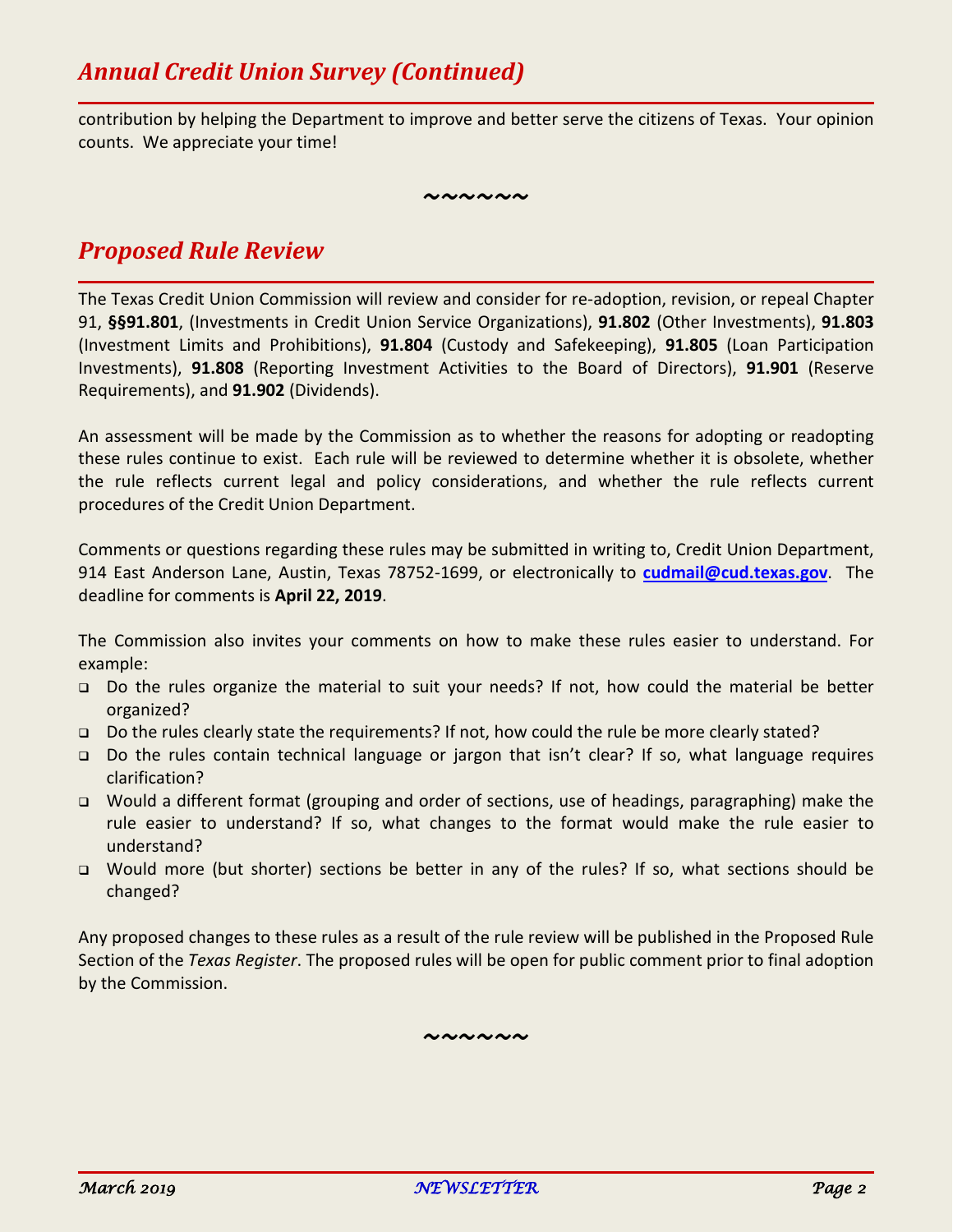# *Court Grants Preliminary Approval for Wendy's Lawsuit Settlement*

On Feb. 26 the U.S. District Court for the Western District of Pennsylvania granted preliminary approval of a proposed settlement in First Choice Federal Credit Union v. The Wendy's Company, a data breach lawsuit brought by CUNA, leagues and credit unions affected by a data breach. The parties submitted their proposed settlement to the court Feb. 13, which would conclude the lawsuit stemming from a 2016 data breach at certain Wendy's franchise locations.

Notice will be mailed to eligible class members by March 28. Under the settlement, financial institutions have until Sept. 30 to file claims. Valid claims will be paid based on the total number of alerted on cards for this breach.

CUNA will keep members informed of the latest developments. Under the terms of the proposed settlement:

- Wendy's will pay \$50 million into a fund to compensate financial institutions that issued payment cards that were alerted on cards in connection with the data breach;
- Wendy's will adopt and/or maintain certain data security measures; and
- Financial institutions will be able to file claims for reimbursement without requiring supporting documentation.

#### *~~~~~~*

#### *CFPB: Elder Abuse Spawning "thousands" of SARs*

Older customers are the subject of "hundreds of thousands" of suspicious activity reports (SARs) being filed by the financial institutions, CFPB said in a first-ever report published this week.

**In its** *Suspicious Activity Reports on Elder Financial Exploitation: Issues and Trends*, CFPB wrote that it analyzed 180,000 elder financial exploitation SARs filed with the Treasury's Financial Crimes Enforcement Network (FinCEN) from 2013 to 2017, involving more than \$6 billion. The reports are filed by credit unions, banks and others -- including casinos -- the bureau said.

According to CFPB, the analysis showed:

- SAR filings on elder financial exploitation grew four-fold from 2013 to 2017, with 63,500 SARs reporting elder financial abuse filed in 2017. "Yet these SARs likely represent only a tiny fraction of the actual 3.5 million incidents of elder financial exploitation estimated to have happened that year," the bureau stated.
- Elder financial exploitation happens at other places than financial institutions (such as banks or credit unions): Money services businesses (MSBs) -- used by some people to wire money -- filed 58% of the SARs in 2017, the CFPB said.
- Older adults ages 70 to 79 lost on average \$43,300. And when the older adult knew the suspect, the average loss was even larger–about \$50,000, the bureau said.
- Fewer than one-third of elder financial exploitation SARs specify that the financial institution reported the activity to adult protective services, law enforcement, or other authorities. "If the financial institution is not reporting to these authorities, this is a missed opportunity to strengthen prevention and response," CFPB said.

**LINK:** [Financial institutions report widespread elder financial abuse](http://r20.rs6.net/tn.jsp?f=0010tTPWpus8FFLVllwUnDn3G9Qxou1hji9gCtDRc3mlPvbZCMD-8U5_hhZ0D27wUCm-IXO6U4KFXOrj21VORYUGSoyI9lcM1S8jJpWBWEM4NIcATgLbq0KhEGe2JCw9GDvaTCNQ5P7bfR99BUE67GxprSESMZRQtmW3gm1MTyB7IutqEDL02XQimSAL7I3GGMZ1tQosgT8jRfTUH7z8WNHW4BWNhkYH_AvCosPLXmTdd0tHboyKXFEEHFk_xSVfyzxURyWafjBYug=&c=FP3r5pqNyBrDudsh2hB7jAZL2a4CCE02nPKmFhC676QnK3Ms_7Hlgg==&ch=XajasCPbGehGOGblJgmGAzWj7mP5p-qJOXTj01QO533EAVkTT2KCiQ==)

*~~~~~~*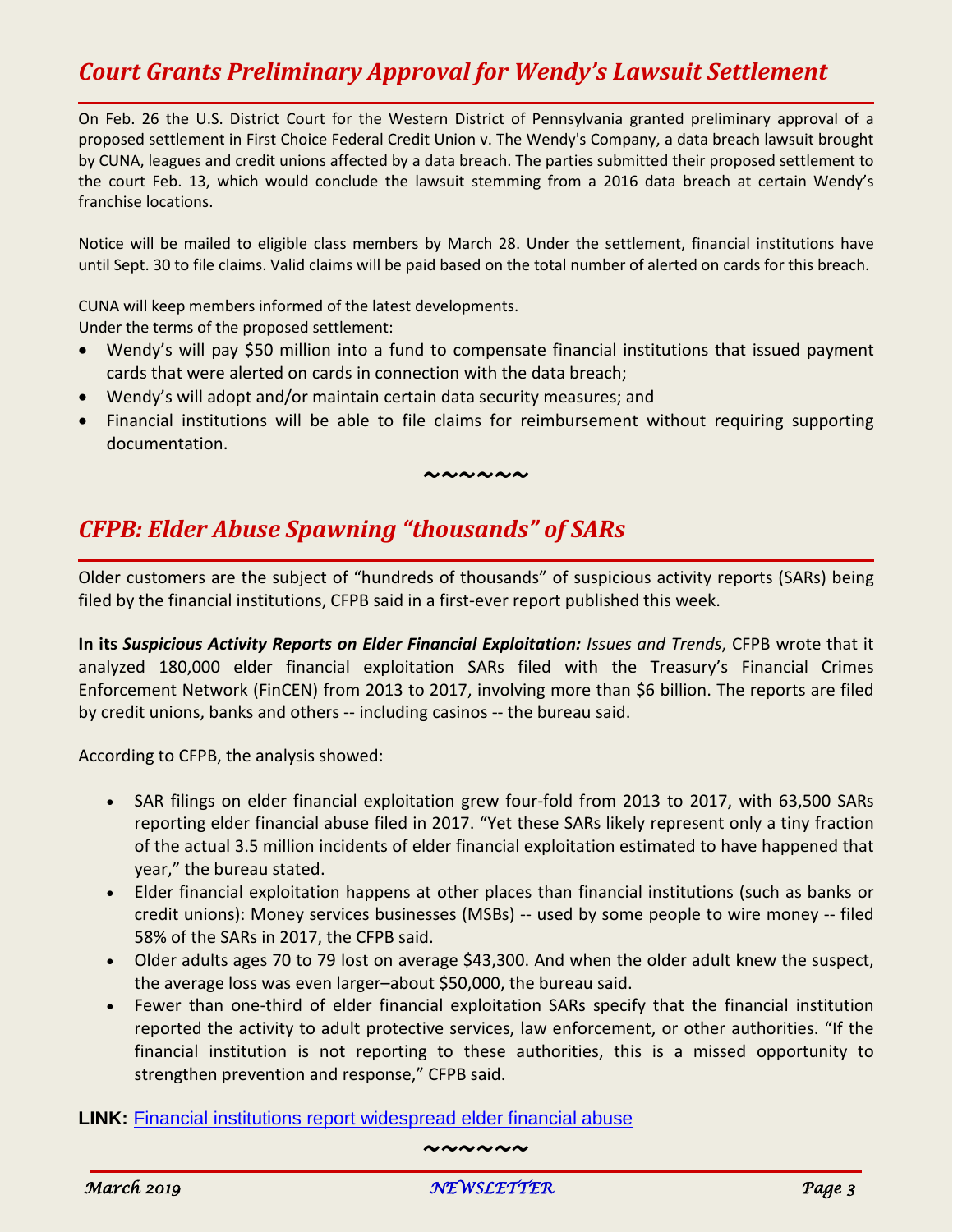### *Publication Deadlines*

In order to meet the submission deadlines for the applicable issues of the Texas Register, it is necessary for the Department to establish the schedule shown below. Completed applications received after the deadline for the month cannot be published until the following month.

| <b>Publication Date</b> | <b>Application Deadline</b> |
|-------------------------|-----------------------------|
| <b>April 2019</b>       | Friday, April 12            |
| May 2019                | Friday, May 10              |

*~~~~~~*

# *Applications Approved*

Applications approved since **February 20, 2019** include:

Field of Membership – Approved:

**Community Resource CU #1** (Baytown) **[See Newsletter No. 12-18](https://cud.texas.gov/wp-content/uploads/2015/11/December_2018.pdf) Community Resource CU #2** (Baytown) **[See Newsletter No. 12-18](https://cud.texas.gov/wp-content/uploads/2015/11/December_2018.pdf) Community Resource CU #3** (Baytown) **[See Newsletter No. 12-18](https://cud.texas.gov/wp-content/uploads/2015/11/December_2018.pdf)** 

*~~~~~~*

### *Applications Received*

The following application was received and will be published in the **March 29, 2019** issue of the *Texas Register*.

Field of Membership Expansion:

**Mobility Credit Union** (Irving) – Persons who live, worship, attend school or work in Dallas County, Texas.

**Texas Bay Credit Union** (Houston) – Persons who live, work, attend school, or worship in and businesses and other legal entities located in Fort Bend County, Texas.

**EECU** (Fort Worth) – Members of EECU Community Foundation.

**Neighborhood Credit Union** (Dallas) – Persons who work, reside, worship or attend school within Collin County, Texas.

**Credit Union Changes or Groups Added**

**Mobility CU** (Irving) **[See Newsletter No. 01-19](https://cud.texas.gov/wp-content/uploads/2015/11/January_2019.pdf)**